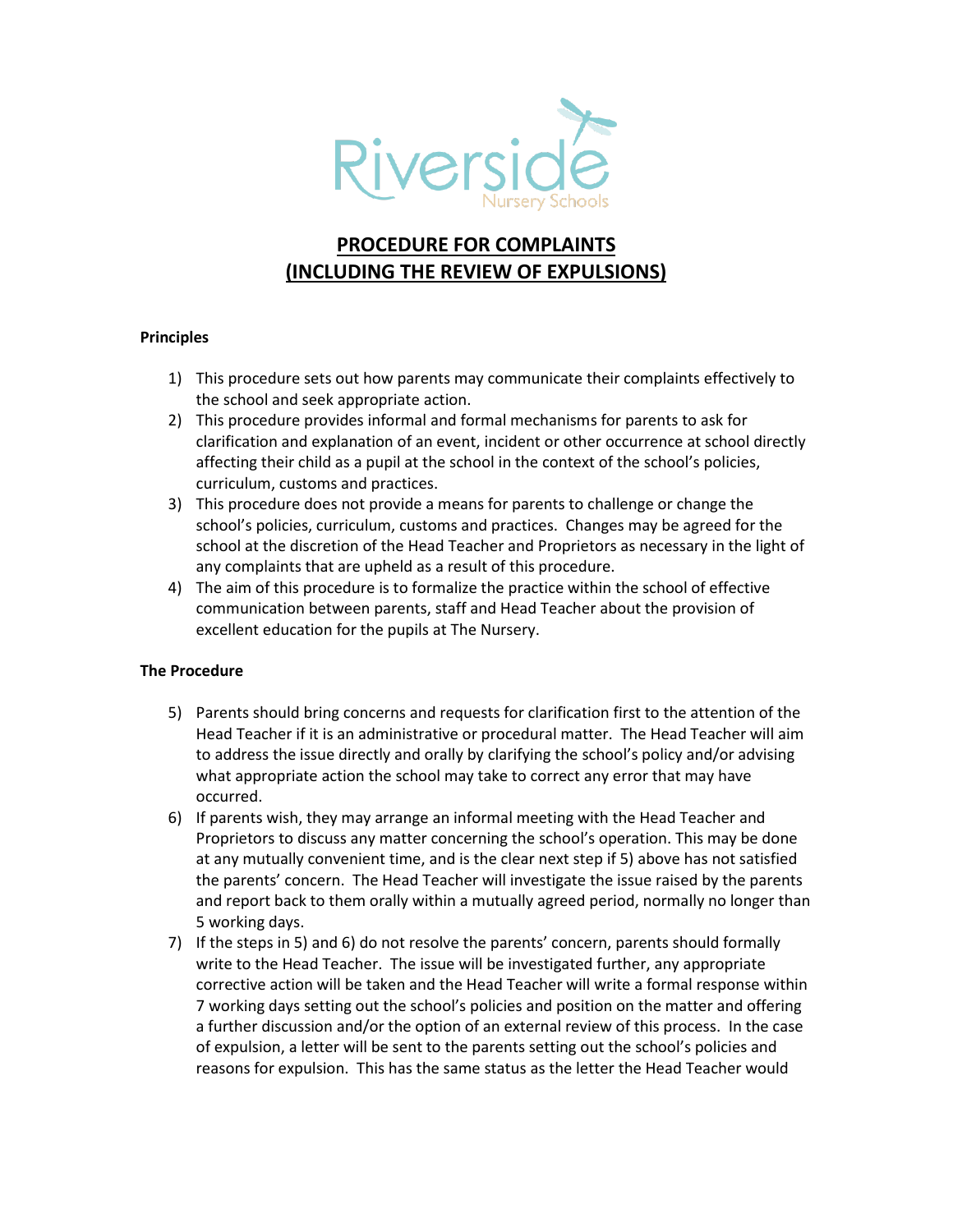write at this stage of the complaints procedure and also offers the opportunity of an external review of the process.

- 8) At stage 7) the Head Teacher will formally record this as a complaint and report this to appropriate public bodies as required.
- 9) If stage 7) and a further meeting with the Head Teacher do not resolve the issue, the parents may formally write to the Head Teacher asking for an external evaluation of their complaint. This will be undertaken by a panel of three people, drawn from a panel kept by the Head Teacher. The panel will include one respected former member of staff, one independent local individual with no direct professional involvement in education, and the Proprietors' main representative, normally Aatif Hassan.
- 10) The panel will meet within 15 school days (a school day is a working day, Monday-Friday, in term time) of the school receiving the written request for the evaluation. The parents may be accompanied by a friend at the hearing. If they wish to be accompanied by a lawyer, they must inform the Head Teacher at the time of requesting the evaluation. It is not normal for the child to be present at the evaluation panel meeting. The school reserves the right to be legally represented at the evaluation meeting if the parents choose to be so represented, and for the meeting date of the evaluation to be in this case within 20 school days of the receipt of the parents' request for the evaluation.
- 11) All parties must provide any documents to be presented to the evaluation 10 school days in advance of the meeting. The documents must be passed to the school office for distribution to the panel.
- 12) The procedure for the meeting is as follows:

With all parties present, the Head Teacher (and/or his legal representative) outlines the events, policies and issues of concern and provides relevant documentation to support actions taken by the school and explain the case for this within the established policies, customs and practices of the school (20 minutes maximum)

The parents (and/or their legal representative) outline their case for reviewing the decisions and actions taken by the school, and present documentation as appropriate to support this. They must also present what corrective action they wish to see taken by the school to resolve this dispute (10 minutes maximum).

The panel meets to discuss this in private (10 minutes maximum)

The panel then hears the Head Teacher being cross questioned by the parents or their legal representative if the parents so wish (15 minutes maximum)

The panel then hears the parents being cross-questioned by the Head Teacher or their legal representative if the school wishes (15 minutes maximum)

The panel then hears brief final statements from the Head Teacher and the parents (no longer than 4 minutes each)

13) The panel retires to confer in private. They will communicate their decision, their findings and recommendations, to all parties within 5 school days of the meeting. They must decide whether the school has operated within its own policy guidelines fairly and